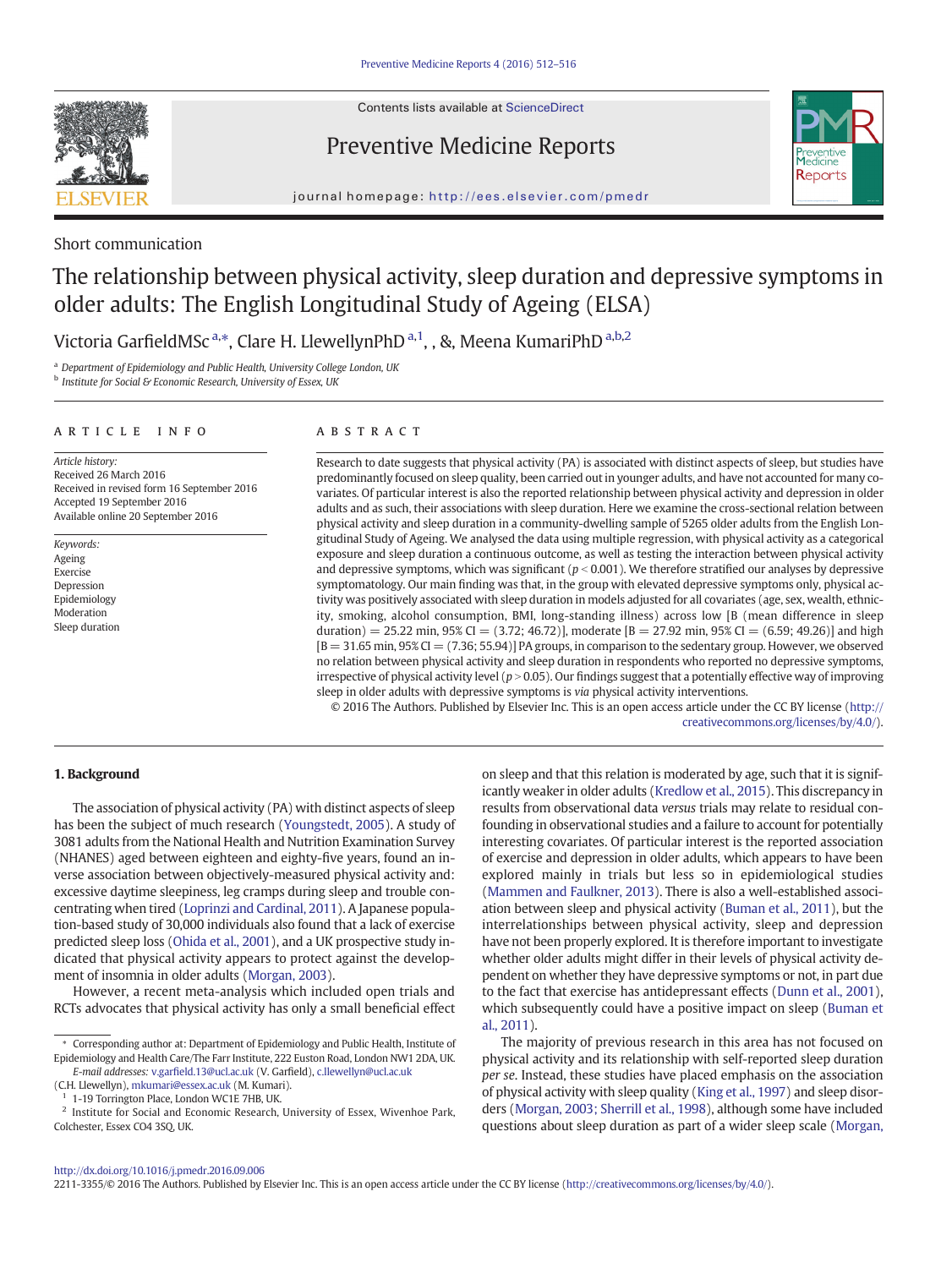[2003; King et al., 1997](#page-3-0)). However, investigating sleep duration per se in relation to physical activity is important, as sleep duration has been associated with several adverse health outcomes [\(Cappuccio et al., 2010](#page-3-0)) and mortality in large-scale prospective analyses ([Cappuccio et al.,](#page-3-0) [2010](#page-3-0)).

Due to these shortcomings in the current literature, in this short paper we present cross-sectional findings from the English Longitudinal Study of Ageing (ELSA), in which we extend previous research, as mentioned above, by examining the association between physical activity levels and sleep duration and the role of social, psychological and physical health, as these have been associated with sleep parameters [\(Cappuccio et al., 2008; da Silva et al., 2016; Lallukka et al., 2012](#page-3-0)). In particular, sleep duration has been related to physical conditions, such as type 2 diabetes, hypertension, obesity, respiratory illnesses, cardiovascular disease [\(Cappuccio et al., 2008; da Silva et al., 2016](#page-3-0)), social factors including educational attainment and income [\(Michael, 2010](#page-3-0)), and psychological factors such as subjective well-being ([Cappuccio et al., 2008](#page-3-0)) and self-rated health ([da Silva et al., 2016\)](#page-3-0).

Recent research has also found there to be a curvilinear relation between depression and sleep duration, such that both short and long sleep duration are associated with depression ([van Mill et al., 2010\)](#page-4-0).

To our knowledge, there has not been a study that investigates this association in a large-scale, nationally representative cohort in older adults within the UK. Our main hypotheses were i) that physical activity would be positively associated with sleep duration, such that increased physical activity is related to longer duration of sleep, and ii) that this association would potentially differ depending on whether respondents reported depressive symptoms or not.

## 2. Methods

We used data from the English Longitudinal Study of Ageing (ELSA), which is an on-going nationally representative cohort study of health and ageing initiated in 2002–3 (wave 1) [\(Steptoe et al., 2013\)](#page-4-0). Data have been collected from participants at waves 1 (2002−3), 2 (2004– 5), 3 (2006–7) and 4 (2008–9), 5 (2010–11) and 6 (2012–13) and comprise a representative sample of English household residents aged fifty and over. Written informed consent is obtained from participants at each wave. Questions on sleep duration and disturbance were introduced for the first time in ELSA at wave 4 and here we analyse data from 5265 respondents from wave 4, who had complete data available for all the exposure, outcome and covariates.

Physical activity and sleep duration were self-reported during the wave 4 data collection. The physical activity measure was created by summarizing the combination of responses to the level of work activity and the "type and amount of physical activity involved in daily life" questions (frequency of participation in mild/moderate/vigorous sports or activities) and categorised into: Sedentary (mild exercise 1–3 times a month, no moderate or vigorous activity), Low (mild, but no vigorous activity at least once a week), Moderate (moderate activity more than once a week, or vigorous activity between once a week to 1–3 times a month) and High (heavy manual work or vigorous activity more than once a week). Although this measure has not been assessed for reliability and validity, it has been used in previously published ELSA research [\(Demakakos et al., 2010; Hamer et al., 2014; Dhalwani et al., 2016\)](#page-3-0).

Sleep duration was self-reported and respondents were asked to provide the "number of hours on average week night", whilst daytime sleep duration was not assessed [\(Banks et al., 2010](#page-3-0)). Whilst the validity and reliability of this question has not been evaluated, self-reported sleep duration measures such as this one are commonly used in epidemiological research ([Cappuccio et al., 2010; Gallicchio and Kalesan,](#page-3-0) [2009](#page-3-0)).

Self-reported demographic, socio-economic, health and health behaviour measures were used as covariates. Age was recorded as a continuous number until 90 years, with ages above 90 collapsed into the value of 91. Social and economic position was determined by quintiles of non-pension wealth, which is an important measure of social position in older age ([Pollack et al., 2007\)](#page-3-0). Health behaviours included frequency of alcohol consumption within the last 12 months [categorised into: less than daily; daily (5 to 7 times per week)]; and smoking status (never, ex-smoker, current smoker), whilst health measures included body mass index (BMI) (calculated from researcher-measured height and weight), self-reported long-standing illness (respondents were asked whether they had a long-standing illness, disability or infirmity, to which they responded 'No' or 'Yes'), and depressive symptoms (Centre for Epidemiologic Studies – Depression Scale – CESD – 8 item scale) were also assessed. CES-D responses were summed to obtain a total score, (excluding the following item: "whether respondent felt their sleep was restless in the past week"), which was then dichotomised using a cut-point of ≥3 as previously described in ELSA studies [\(White](#page-4-0) [et al., 2016](#page-4-0)).

# 2.1. Statistical analysis

All analyses were performed in STATA, version 13 and our significance threshold was set at  $p < 0.05$ . Analysis of variance (ANOVA) allowed us to compare means for age, sleep duration and BMI across PA categories, whilst chi-squared analyses were performed to examine differences in categorical demographic variables (sex, smoking, alcohol consumption, long-standing illness, wealth and depressive symptoms) across the 4 physical activity categories. Comparisons using ANOVA and chi-square were also made between respondents included in our sample and those who had missing data and were excluded.

First, we tested for a physical activity by age interaction, because some studies have indicated that the relationship between physical activity and sleep varies with age. Second, we tested for an interaction between physical activity and depressive symptoms. Both interactions were tested separately by means of linear regressions with sleep duration as the outcome, across 4 models with increasing adjustment for covariates: Model 1 = age, sex, wealth, ethnicity; Model 2 = Model 1 + smoking status, alcohol consumption; Model  $3 =$  Model  $1 +$  BMI, long-standing illness, Model  $4 =$  Model  $1 +$  Model  $2 +$  Model 3. We have presented the results from fully-adjusted models for each of these interactions (physical activity\*age and physical activity\*depressive symptoms) in Section 3.

To investigate the cross-sectional association of physical activity with sleep duration, linear regressions were subsequently performed, in which physical activity was the exposure (independent variable) and sleep duration the outcome (dependent variable), across the same 4 models as the above. Although outliers were identified, the decision was made not to remove them, as they did not sufficiently alter the results.

# 3. Results

Those included in these analyses were wealthier and slightly older when compared to those not included ( $n = 5785$ ) due to missing data  $(p < 0.001)$ . The analytic sample was, on average, overweight, with the lowest mean BMI observed in the highest physical activity group, and respondents' durations of sleep differed significantly across the 4 categories of physical activity ( $p < 0.001$ ). (See [Table 1.](#page-2-0))

As we found that the interaction term of physical activity by depression remained significant in a fully-adjusted model for all covariates [B (unstandardised coefficient) =  $-12.54$  min, 95% CI =  $(-14.99;$  -10.09),  $p < 0.001$ ] we have presented the results stratified by depressive symptoms status, in [Table 2](#page-3-0). We found no evidence of an interaction between physical activity and age when adjusting for all covariates  $[B =$ 0.17 min, 95% CI =  $(-0.03; 0.36)$ ,  $p = 0.09$ ]. There was also no significant curvilinear relationship between depressive symptoms and sleep duration ( $p > 0.05$ ).

Overall, [Table 2](#page-3-0) shows that there is no association between physical activity and sleep duration in respondents who report no depressive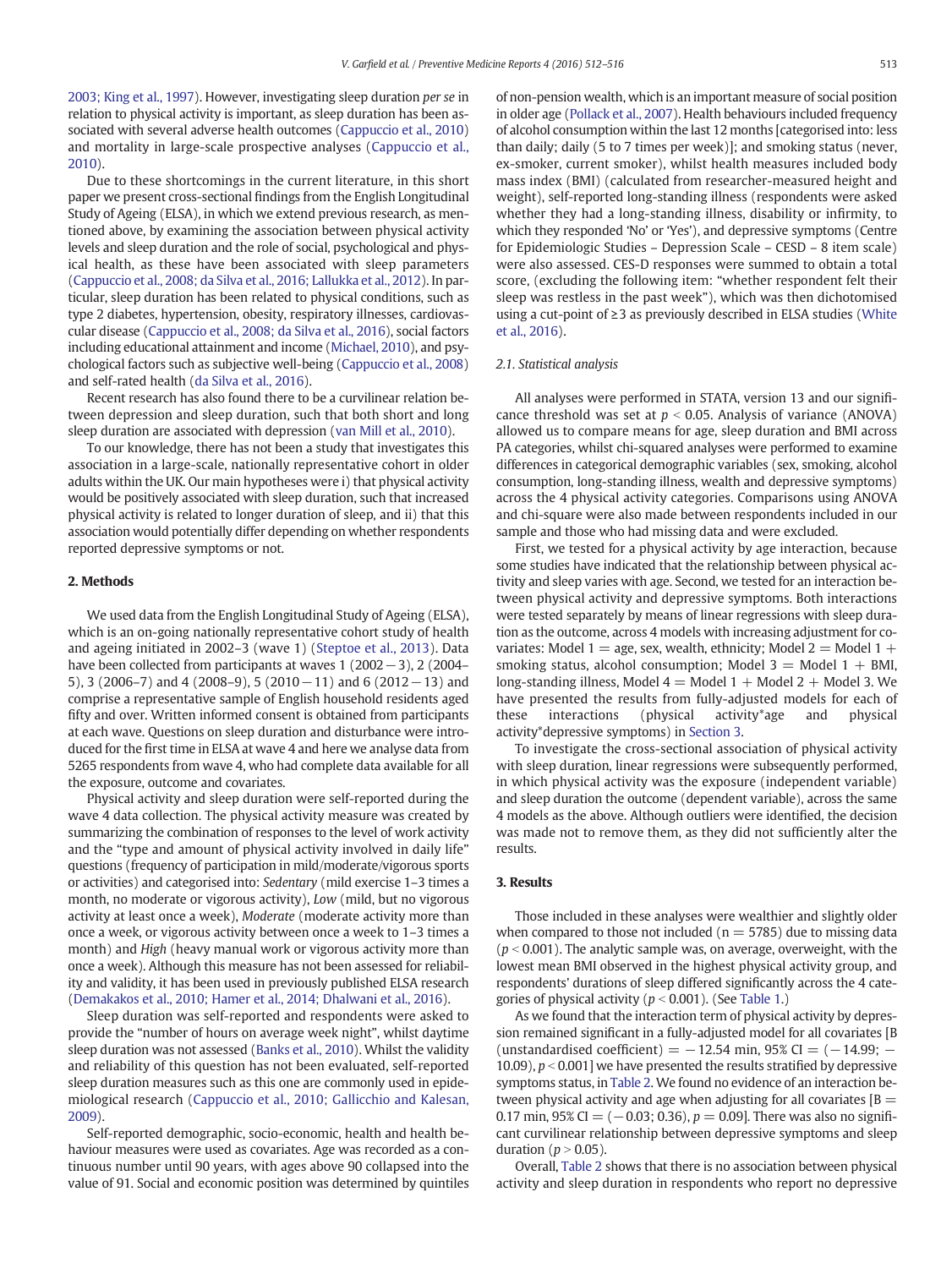# <span id="page-2-0"></span>Table 1

Sample characteristics of participants at wave 4 of the English Longitudinal study of Ageing.

| Physical activity level                                             |                              |                               |                               |                               |                    |  |  |
|---------------------------------------------------------------------|------------------------------|-------------------------------|-------------------------------|-------------------------------|--------------------|--|--|
|                                                                     | Sedentary                    | Low                           | Moderate                      | High                          | P                  |  |  |
| $N = 5265$<br>Age (years)                                           | $n = 163$<br>70.75<br>(8.87) | $n = 1072$<br>67.42<br>(9.80) | $n = 2830$<br>64.60<br>(8.19) | $n = 1201$<br>63.03<br>(7.48) | < 0.001            |  |  |
| Sex<br>Male                                                         | 71<br>(43.56)                | 362<br>(33.77)                | 1298<br>(45.88)               | 630<br>(52.46)                | < 0.001            |  |  |
| Female                                                              | 92<br>(56.44)                | 710<br>(66.23)                | 1531<br>(54.12)               | 571<br>(47.54)                |                    |  |  |
| Mean sleep duration<br>(hours)<br>BMI $\left(\frac{kg}{m^2}\right)$ | 6.47<br>(1.61)<br>28.86      | 6.68<br>(1.40)<br>29.59       | 6.92<br>(1.18)<br>28.11       | 6.90<br>(1.15)                | < 0.001<br>< 0.001 |  |  |
|                                                                     | (5.48)                       | (5.93)                        | (4.89)                        | 27.95<br>(4.69)               |                    |  |  |
| Smoking status<br>Never smoked                                      | 59<br>(36.20)                | 412<br>(38.43)                | 1260<br>(44.52)               | 537<br>(44.71)                |                    |  |  |
| Ex-smoker                                                           | 68<br>(41.72)                | 486<br>(45.34)                | 1249<br>(44.13)               | 582<br>(48.46)                | < 0.001            |  |  |
| Current smoker                                                      | 36<br>(22.09)                | 174<br>(16.23)                | 321<br>(11.34)                | 82 (6.83)                     |                    |  |  |
| Alcohol consumption<br>Less than daily                              | 139                          | 884                           | 2165                          | 872                           | < 0.001            |  |  |
| Daily (5-7 times a<br>week)                                         | (85.28)<br>24<br>(14.72)     | (82.46)<br>188<br>(17.54)     | (76.50)<br>665<br>(23.50)     | (72.61)<br>329<br>(27.39)     |                    |  |  |
| Long-standing illness                                               |                              |                               |                               |                               |                    |  |  |
| No<br>Yes                                                           | 94<br>(57.67)<br>69          | 778<br>(72.57)<br>294         | 2427<br>(85.76)<br>403        | 1092<br>(90.92)<br>109        | < 0.001            |  |  |
|                                                                     | (42.33)                      | (27.43)                       | (14.24)                       | (9.08)                        |                    |  |  |
| Depressive symptoms<br>No                                           | 80                           | 683                           | 2234                          | 1010                          | < 0.001            |  |  |
| Yes                                                                 | (49.08)<br>83<br>(50.92)     | (63.71)<br>389<br>(36.29)     | (78.94)<br>596<br>(21.06)     | (84.10)<br>191<br>(15.90)     |                    |  |  |
| Wealth quintiles                                                    |                              |                               |                               |                               |                    |  |  |
| Lowest                                                              | 62<br>(38.04)                | 231<br>(21.55)                | 309<br>(10.92)                | 95 (7.91)                     |                    |  |  |
| 2                                                                   | 31<br>(19.02)                | 261<br>(24.35)                | 480<br>(16.96)                | 167<br>(13.91)                |                    |  |  |
| 3<br>$\overline{4}$                                                 | 27<br>(16.56)<br>19          | 234<br>(21.83)<br>182         | 602<br>(21.27)<br>725         | 227<br>(18.90)<br>285         | < 0.001            |  |  |
| Highest                                                             | (11.66)<br>24                | (16.98)<br>164                | (25.62)<br>714                | (23.73)<br>427                |                    |  |  |
|                                                                     | (14.72)                      | (15.30)                       | (25.23)                       | (35.55)                       |                    |  |  |

 $BMI = Body Mass Index; Means (SDs) or n ( $\%$ ).$ 

symptoms. Therefore, when compared to the Sedentary individuals, those in the Low, Moderate and High PA categories did not have significantly different durations of sleep (all  $p > 0.05$ ) in any of the four models. However, the pattern of associations was markedly different for participants who reported depressive symptoms, such that there was a significant and positive relationship between PA and sleep duration throughout all 4 models [\(Table 2\)](#page-3-0); such that for participants with elevated depressive symptoms, more PA was associated with significantly longer sleep duration. In Model 4, the most complete model, adjusted for all covariates, respondents in the Low, Moderate and High PA categories slept for significantly longer than those in the Sedentary group,  $[B =$ 25.22 min, 95% CI =  $(3.72; 46.72)$ ], [B = 27.92 min, 95% CI =  $(6.59;$ 49.26)],  $[B = 31.65 \text{ min}, 95\% \text{ CI} = (7.36; 55.94)$ ], respectively.

# 4. Discussion

Findings suggest that the association of physical activity and sleep duration in older adults is only observed for participants with depressive symptoms. For this subgroup of participants, the relationship between physical activity and sleep duration was independent of health and health behaviours. Specifically, we observed that respondents who reported depressive symptoms and engaged in even low levels of physical activity, slept for twenty-five minutes longer, on average, compared to the sedentary group. Previous research in this area has not focused on physical activity and its relationship with sleep duration per se, but instead its association with sleep quality. However, examining physical activity in relation to sleep duration is important as a large body of evidence confirms that it is associated with disease and mortality in longitudinal studies ([Cappuccio et al., 2010\)](#page-3-0).

Our data show that physical activity levels are positively associated with sleep duration, and therefore support research advocating exercise as an alternative approach to sleep problems in older adults [\(Yang et al.,](#page-4-0) [2012\)](#page-4-0). This finding also accords with evidence from RCTs and open trials, which suggests that physical activity has some positive effects on sleep duration ([Kredlow et al., 2015](#page-3-0)). As we observed that this relationship is moderated by depressive symptoms, future interventions to improve sleep by means of exercise ought to focus on targeting this subgroup of older adults with elevated depressive symptoms. This is in contrast to the recent meta-analytic findings that the positive impact of exercise on sleep is weak in older adults [\(Kredlow et al., 2015\)](#page-3-0), since we should take into account whether these individuals may have depressive symptoms and therefore treat them distinctly from those who do not.

Our study possesses two important strengths: the study is well powered and rich in covariates, which allowed us to perform a comprehensive analysis of the association between physical activity and sleep duration.

Conversely, our study was not free of limitations. Both exposure and outcome measures were self-reported, as well as several covariates. We did not exclude individuals who may have been diagnosed with a sleep disorder, which could explain the skewness in our data. However, analyses were performed with and without outliers and did not affect the results. Our analysis was limited to cross-sectional data, which meant we could not examine the temporal nature of the association. Future research ought to employ longitudinal data to disentangle the potential causal relationships among physical activity, depression and sleep duration. As such, it would be possible to ascertain whether older adults reporting depressive symptoms may, over time, benefit the most from physical activity interventions to improve sleep.

These analyses serve to further understand physical activity and sleep duration in older adults. Our findings indicate that the association between physical activity levels and sleep duration in older adults differs by depression status. The reverse association with sleep duration as the exposure and physical activity as the outcome also ought to be examined, as there is some evidence for bidirectionality [\(Holfeld and](#page-3-0) [Ruthig, 2014\)](#page-3-0).

# Abbreviations

| <b>RCT</b> | randomised control trial                                |
|------------|---------------------------------------------------------|
|            | NHANES National Health and Nutrition Examination Survey |
| ELSA       | English Longitudinal Study of Ageing                    |
| UK         | United Kingdom                                          |
| BMI        | body mass index                                         |
| РA         | physical activity                                       |
| CES-D      | Centre for Epidemiologic Studies - Depression Scale     |
| ANOVA      | analysis of variance                                    |
|            |                                                         |

#### Ethics approval and informed consent

ELSA participants provided full informed written consent to take part in the study and the London Multi-centre Research Ethics Committee granted ethical approval.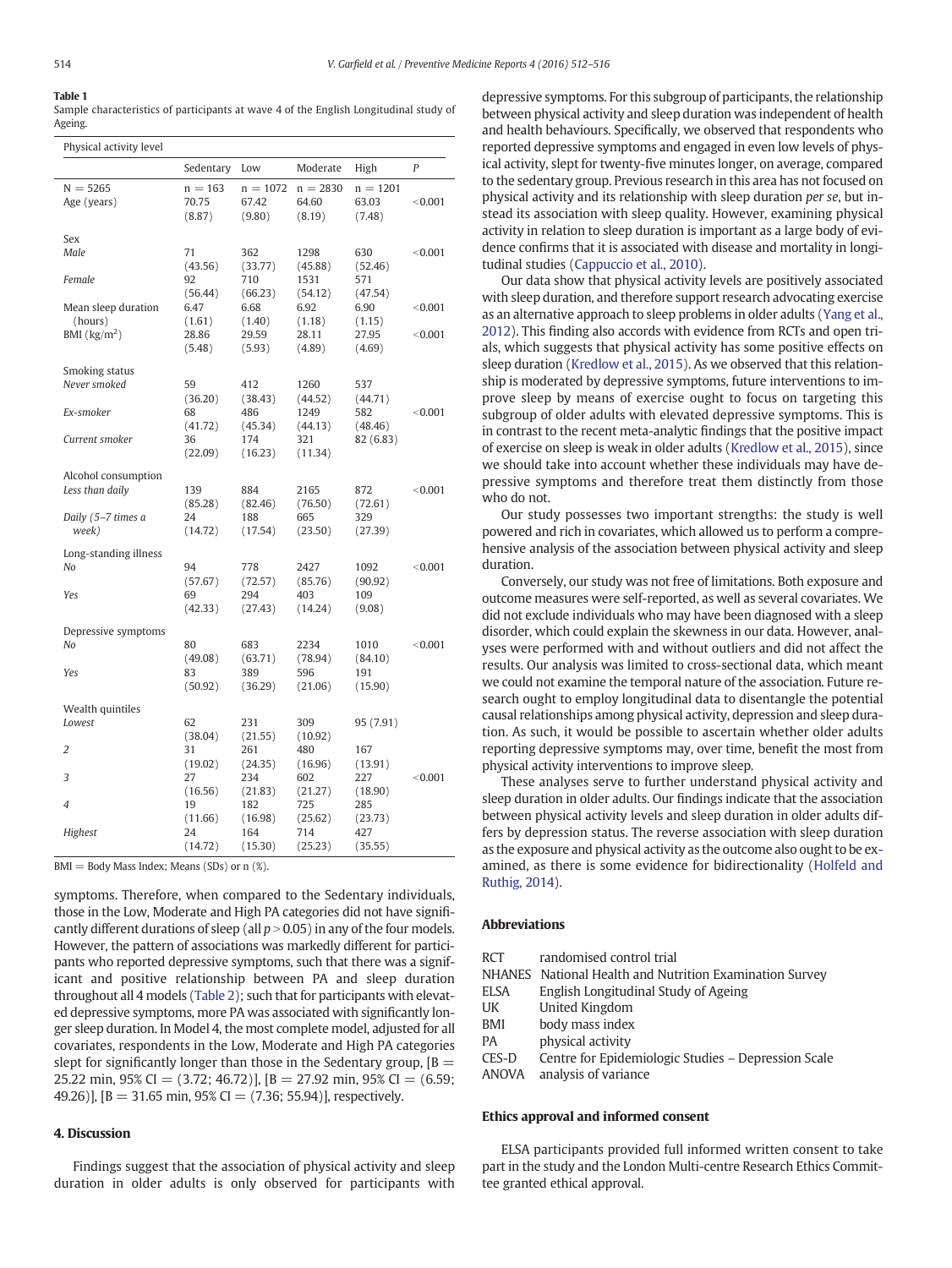#### <span id="page-3-0"></span>Table 2

Cross-sectional associations between physical activity and sleep duration in  $n = 5265$  ELSA participants.

|                                          |                                                 | Sedentary ( $n = 163$ ) | Low $(n = 1072)$           | Moderate ( $n = 2830$ ) | High $(n = 1201)$           |  |  |
|------------------------------------------|-------------------------------------------------|-------------------------|----------------------------|-------------------------|-----------------------------|--|--|
| Depressive symptoms = No $(n = 4006)$    |                                                 |                         |                            |                         |                             |  |  |
|                                          |                                                 | Reference               | B (95% CI)                 | B (95% CI)              | B (95% CI)                  |  |  |
|                                          |                                                 | $(n = 80)$              | $(n = 683)$                | $(n = 2233)$            | $(n = 1010)$                |  |  |
| Sleep duration                           |                                                 |                         |                            |                         |                             |  |  |
| Model 1                                  | Age, sex, wealth, ethnicity                     | $\Omega$                | $-5.99(-21.56; 9.57)$      | $2.47 (-12.64; 17.59)$  | $-4.18$ ( $-19.72$ ; 11.34) |  |  |
| Model 2                                  | Model $1 +$ smoking status, alcohol consumption | $\bf{0}$                | $-6.28$ ( $-21.84$ ; 9.28) | $2.88(-12.22; 17.98)$   | $-3.33(-18.83; 12.16)$      |  |  |
| Model 3                                  | Model $1 +$ BMI long-standing illness           | 0                       | $-6.05$ ( $-21.61$ ; 9.51) | $2.52 (-12.58; 17.62)$  | $-4.12$ ( $-19.63$ ; 11.39) |  |  |
| Model 4                                  | Model $1 +$ Model $2 +$ Model $3 +$ Model $4$   | $\Omega$                | $-5.99$ ( $-21.56$ ; 9.57) | $2.47 (-12.64; 17.59)$  | $-4.18$ ( $-19.72$ ; 11.34) |  |  |
| Depressive symptoms = Yes ( $n = 1259$ ) |                                                 |                         |                            |                         |                             |  |  |
|                                          |                                                 | Reference               | B (95% CI)                 | B (95% CI)              | B (95% CI)                  |  |  |
|                                          |                                                 | $(n = 83)$              | $(n = 389)$                | $(n = 596)$             | $(n = 191)$                 |  |  |
| Sleep duration                           |                                                 |                         |                            |                         |                             |  |  |
| Model 1                                  | Age, sex, wealth, ethnicity                     | $\Omega$                | $25.69^*$ (4.24; 47.13)    | $29.45*$ (8.32; 50.58)  | 33.48 * (9.51; 57.45)       |  |  |
| Model 2                                  | Model $1 +$ smoking status, alcohol consumption |                         | $25.67^*$ (4.19; 47.14)    | 29.31* (8.14; 50.49)    | 33.25* (9.19; 57.30)        |  |  |
| Model 3                                  | Model $1 +$ BMI, long-standing illness          |                         | 25.21* (3.74; 46.68)       | 27.10* (6.70; 49.29)    | 31.79* (7.58; 56.00)        |  |  |
| Model 4                                  | Model $1 +$ Model $2 +$ Model 3                 | 0                       | 25.22* (3.72; 46.72)       | $27.92^*$ (6.59; 49.26) | 31.65* (7.36; 55.94)        |  |  |

B (unstandardised coefficient) = mean difference in sleep duration (minutes) compared to Sedentary PA category (reference), 95% CI = 95% confidence interval. \*Significant contrasts for specific category versus reference category at  $p < 0.05$ .

# Competing interests

The authors declare no competing interests.

# Authors' contributions

VG analysed the data and wrote the manuscript. MK and CL provided comments and suggestions to the MS. All authors approved the final MS.

#### Transparency document

The [Transparency document](http://dx.doi.org/10.1016/j.pmedr.2016.09.006) associated with this article can be found, in online version.

# Acknowledgements

This work was supported by a multidisciplinary grant from the Economic and Social Council and Medical Research Council [grant number ES/J500185/1]. ELSA was developed by researchers at UCL, the Institute of Fiscal Studies and the National Centre for Social Research (NatCen). Data were collected by NatCen and are available through the UK Data Service [\(https://www.ukdataservice.ac.uk\)](https://www.ukdataservice.ac.uk).

## References

- Banks, J., Breeze, E., Crawford, R., 2010. Financial Circumstances, Health and Well-being of the Older Population in England [Internet]. The 2008 English Longitudinal Study of Ageing (Wave 4) Available from: [http://www.ifs.org.uk/elsa/report10/elsa\\_w4-1.pdf](http://www.ifs.org.uk/elsa/report10/elsa_w4-1.pdf).
- Buman, M.P., Hekler, E.B., Bliwise, D.L., King, A.C., 2011 Sep. Moderators and mediators of exercise-induced objective sleep improvements in midlife and older adults with sleep complaints. Health Psychol. 30 (5), 579–587 [Internet]. NIH Public Access. [cited 2016 Jul 12]. Available from: <http://www.ncbi.nlm.nih.gov/pubmed/21688915>.
- Cappuccio, F.P., Taggart, F.M., Kandala, N.-B., et al., 2008 May. Meta-analysis of short sleep duration and obesity in children and adults. Sleep 31 (5), 619–626 [Internet]. [cited 2015 Jan 30]. (Available from: [http://www.pubmedcentral.nih.gov/articlerender.](http://www.pubmedcentral.nih.gov/articlerender.fcgi?artid=2398753&tool=pmcentrez&rendertype=abstract) [fcgi?artid=2398753&tool=pmcentrez&rendertype=abstract](http://www.pubmedcentral.nih.gov/articlerender.fcgi?artid=2398753&tool=pmcentrez&rendertype=abstract)).
- Cappuccio, F.P., D'Elia, L., Strazzullo, P., Miller, M.A., 2010 May 1. [Sleep Duration and All](http://refhub.elsevier.com/S2211-3355(16)30112-7/rf0020)[cause Mortality: A Systematic Review and Meta-Analysis of Prospective Studies.](http://refhub.elsevier.com/S2211-3355(16)30112-7/rf0020) [Sleep 33\(5\). American Academy of Sleep Medicine, pp. 585](http://refhub.elsevier.com/S2211-3355(16)30112-7/rf0020)–592 [Internet]. [cited [2015 Aug 4\]. \(Available from: /pmc/articles/PMC2864873/?report=abstract\).](http://refhub.elsevier.com/S2211-3355(16)30112-7/rf0020)
- da Silva, A.A., de Mello, R.G.B., Schaan, C.W., Fuchs, F.D., Redline, S., Fuchs, S.C., 2016 Feb 17. Sleep Duration and Mortality in the Elderly: A Systematic Review with Meta-Analysis. BMJ Open 6(2). British Medical Journal Publishing Group [Internet]. [cited 2016 Jun 22]. (e008119, Available from: http://bmjopen.bmj.com/lookup/doi/10. 1136/bmjopen-2015-008119).
- Demakakos, P., Hamer, M., Stamatakis, E., Steptoe, A., 2010 Sep. Low-intensity physical activity is associated with reduced risk of incident type 2 diabetes in older adults: evidence from the English Longitudinal Study of Ageing. Diabetologia 53 (9), 1877–1885 [Internet]. [cited 2016 Feb 20]. Available from: [http://www.ncbi.nlm.nih.gov/](http://www.ncbi.nlm.nih.gov/pubmed/20495973) [pubmed/20495973.](http://www.ncbi.nlm.nih.gov/pubmed/20495973)
- Dhalwani, N.N., O'Donovan, G., Zaccardi, F., et al., 2016 Jan 19. Long Terms Trends of Multimorbidity and Association with Physical Activity in Older English Population. Int J Behav Nutr Phys Act 13(1). BioMed Central, p. 8 [Internet]. [cited 2016 Feb 5]. (Available from: [http://ijbnpa.biomedcentral.com/articles/10.1186/s12966-016-](http://ijbnpa.biomedcentral.com/articles/10.1186/s12966-016-0330-9) [0330-9\)](http://ijbnpa.biomedcentral.com/articles/10.1186/s12966-016-0330-9).
- Dunn, A.L., Trivedi, M.H., O′Neal, H.A., 2001 Jun. Physical activity dose-response effects on outcomes of depression and anxiety. Med. Sci. Sports Exerc. 33 (6 Suppl), S587–S597 [Internet]. [cited 2016 Sep 16]. discussion 609–10. Available from: [http://www.ncbi.](http://www.ncbi.nlm.nih.gov/pubmed/11427783) [nlm.nih.gov/pubmed/11427783](http://www.ncbi.nlm.nih.gov/pubmed/11427783).
- Gallicchio, L., Kalesan, B., 2009 Jun. Sleep duration and mortality: a systematic review and meta-analysis. J. Sleep Res. 18 (2), 148–158 [Internet]. [cited 2016 Jan 14]. Available from: <http://www.ncbi.nlm.nih.gov/pubmed/19645960>.
- Hamer, M., de Oliveira, C., Demakakos, P., 2014 Oct 1. Non-Exercise Physical Activity and Survival: English Longitudinal Study of Ageing. Am J Prev Med 47(4). Elsevier, pp. 452–460 [Internet]. [cited 2016 Feb 12]. (Available from: [http://www.](http://www.ajpmonline.org/article/S0749379714002724/fulltext) [ajpmonline.org/article/S0749379714002724/fulltext\)](http://www.ajpmonline.org/article/S0749379714002724/fulltext).
- Holfeld, B., Ruthig, J.C., 2014 Oct. A longitudinal examination of sleep quality and physical activity in older adults. J. Appl. Gerontol. 33 (7), 791–807 [Internet]. [cited 2015 Sep 18]. (Available from: [http://jag.sagepub.com/content/33/7/791.abstract\)](http://jag.sagepub.com/content/33/7/791.abstract).
- King, A.C., Oman, R.F., Brassington, G.S., et al., 1997 Jan 1. Moderate-Intensity Exercise and Self-rated Quality of Sleep in Older Adults. Jama 277(1). American Medical Association, p. 32 [Internet]. [cited 2016 Jul 7]. (Available from: http://jama.jamanetwork. com/article.aspx?doi=10.1001/jama.1997.03540250040029).
- Kredlow, M.A., Capozzoli, M.C., Hearon, B.A., Calkins, A.W., Otto, M.W., 2015 Jun. The effects of physical activity on sleep: a meta-analytic review. J. Behav. Med. 38 (3), 427–449 [Internet]. [cited 2015 Sep 18]. Available from: [http://www.ncbi.nlm.nih.](http://www.ncbi.nlm.nih.gov/pubmed/25596964) [gov/pubmed/25596964](http://www.ncbi.nlm.nih.gov/pubmed/25596964).
- Lallukka, T., Sares-Jäske, L., Kronholm, E., et al., 2012. Sociodemographic and Socioeconomic Differences in Sleep Duration and Insomnia-Related Symptoms in Finnish Adults. BMC Public Health 12(1). BioMed Central, p. 565 [Internet]. [cited 2016 Jul 5]. (Available from: [http://bmcpublichealth.biomedcentral.com/articles/10.1186/](http://bmcpublichealth.biomedcentral.com/articles/10.1186/1471-2458-12-565) [1471-2458-12-565](http://bmcpublichealth.biomedcentral.com/articles/10.1186/1471-2458-12-565)).
- Loprinzi, P.D., Cardinal, B.J., 2011 Dec. Association between objectively-measured physical activity and sleep, NHANES 2005–2006. Ment. Health and Phys. Act. 4 (2), 65–69 [Internet]. [cited 2015 Sep 18]. (Available from: [http://www.sciencedirect.com/science/](http://www.sciencedirect.com/science/article/pii/S1755296611000317) [article/pii/S1755296611000317\)](http://www.sciencedirect.com/science/article/pii/S1755296611000317).
- Mammen, G., Faulkner, G., 2013. [Physical activity and the prevention of depression: a sys](http://refhub.elsevier.com/S2211-3355(16)30112-7/rf0080)[tematic review of prospective studies. Am. J. Prev. Med. 45 \(5\), 649](http://refhub.elsevier.com/S2211-3355(16)30112-7/rf0080)–657.
- MA, G., NP, P., PR, G., et al., 2010. [Who gets the best sleep? Ethnic and socioeconomic fac](http://refhub.elsevier.com/S2211-3355(16)30112-7/rf0085)[tors related to sleep complaints. Sleep Med. 11 \(5\), 470](http://refhub.elsevier.com/S2211-3355(16)30112-7/rf0085)–478.
- Morgan, K., 2003 Sep. Daytime Activity and Risk Factors for Late-Life Insomnia. J Sleep Res 12(3). Blackwell Science Ltd, pp. 231–238 [Internet]. [cited 2016 Jul 7]. (Available from: http://doi.wiley.com/10.1046/j.1365-2869.2003.00355.x).
- Ohida, T., Kamal, A.M., Uchiyama, M., et al., 2001 May 1. The influence of lifestyle and health status factors on sleep loss among the Japanese general population. Sleep 24 (3), 333–338 [Internet]. [cited 2016 Jul 7]. (Available from: [http://www.ncbi.nlm.](http://www.ncbi.nlm.nih.gov/pubmed/11322717) [nih.gov/pubmed/11322717\)](http://www.ncbi.nlm.nih.gov/pubmed/11322717).
- Pollack, C.E., Chideya, S., Cubbin, C., Williams, B., Dekker, M., Braveman, P., 2007 Sep. Should health studies measure wealth? A systematic review. Am. J. Prev. Med. 33